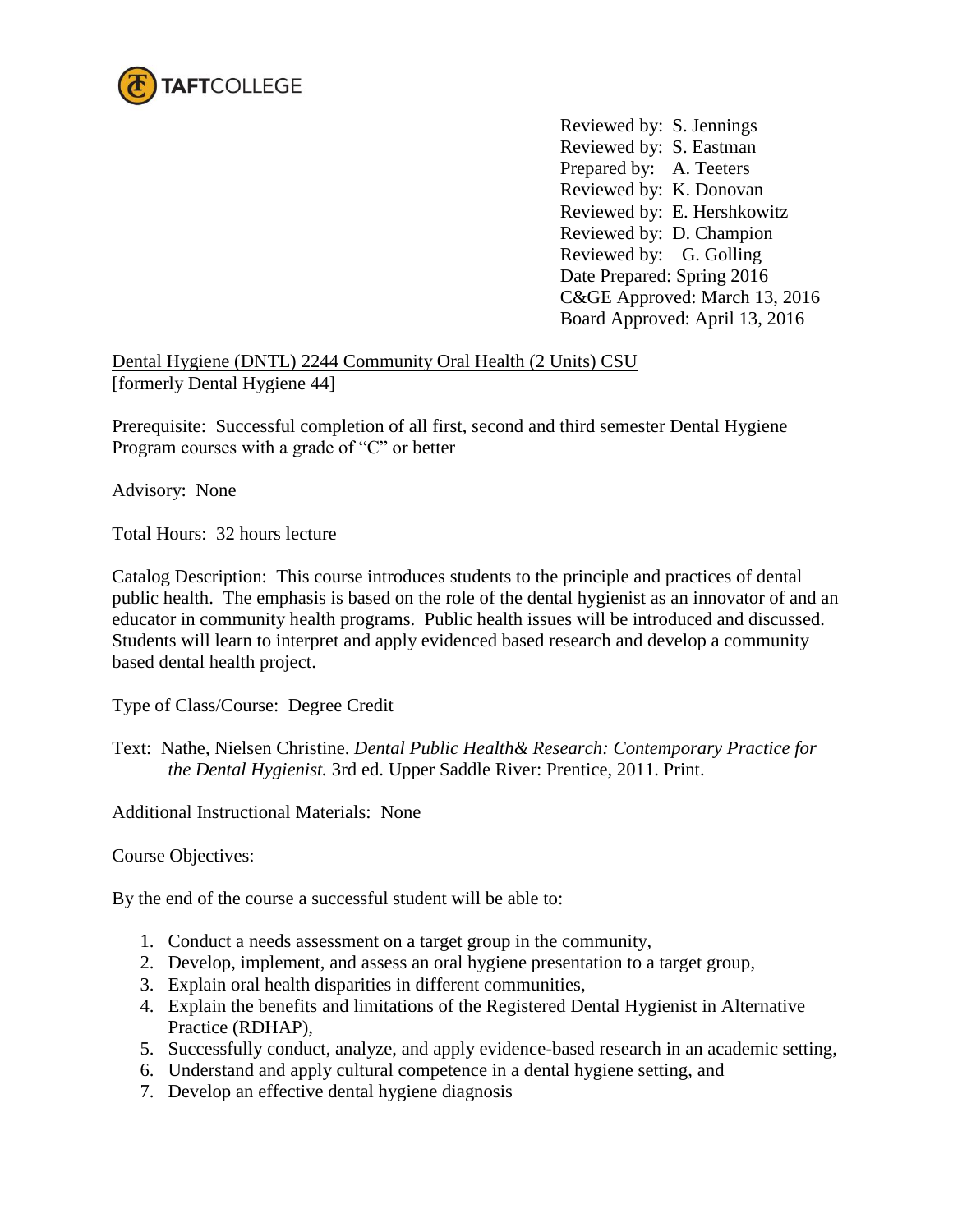

## Course Scope and Content:

| Course Scope and Content.<br>Unit I | Dental Public Health: An Overview<br>A. Historical Perspective of Public Health<br>B. Factors Affecting Dental Public Health  |
|-------------------------------------|-------------------------------------------------------------------------------------------------------------------------------|
| Unit II                             | The Prevention Movement<br>A. Evolution of Organized Dental Hygiene<br><b>B.</b> Dental Health Preventive Modalities          |
| Unit III                            | Dental Care Delivery in the United States<br>A. Federal Structure<br><b>B.</b> State Structure                                |
| Unit IV                             | Dental Hygiene Care Delivery in the Global Community<br>A. International Dental Hygiene<br>B. Key International Organizations |
| Unit V                              | <b>Financing Dental Care</b><br>A. Payment Methods<br><b>B.</b> Dental Provider Billing                                       |
| Unit VI                             | Legislation and Dental Hygiene Practice<br>A. Supervision Requirements<br>B. Advocacy for Dental Hygiene Care                 |
| Unit VII                            | <b>Community Lesson Plan Development</b><br>A. Dental Hygiene Process of Care<br><b>B.</b> Dental Hygiene Diagnosis           |
| Unit VIII                           | <b>Target Populations</b><br>A. Target Populations Profiles<br><b>B.</b> Barriers to Dental Care                              |
| Unit IX                             | <b>Cultural Competency</b><br>A. Cultural Diversity in the United States<br><b>B.</b> Cultural Issues in Healthcare           |
| Unit X                              | Program Planning<br>A. Dental Hygiene Public Health Programs<br>B. Dental Hygiene Public Health Program Planning Paradigm     |
| Unit XI                             | <b>Program Evaluation</b><br>A. Evaluation Techniques<br><b>B.</b> Dental Indexes                                             |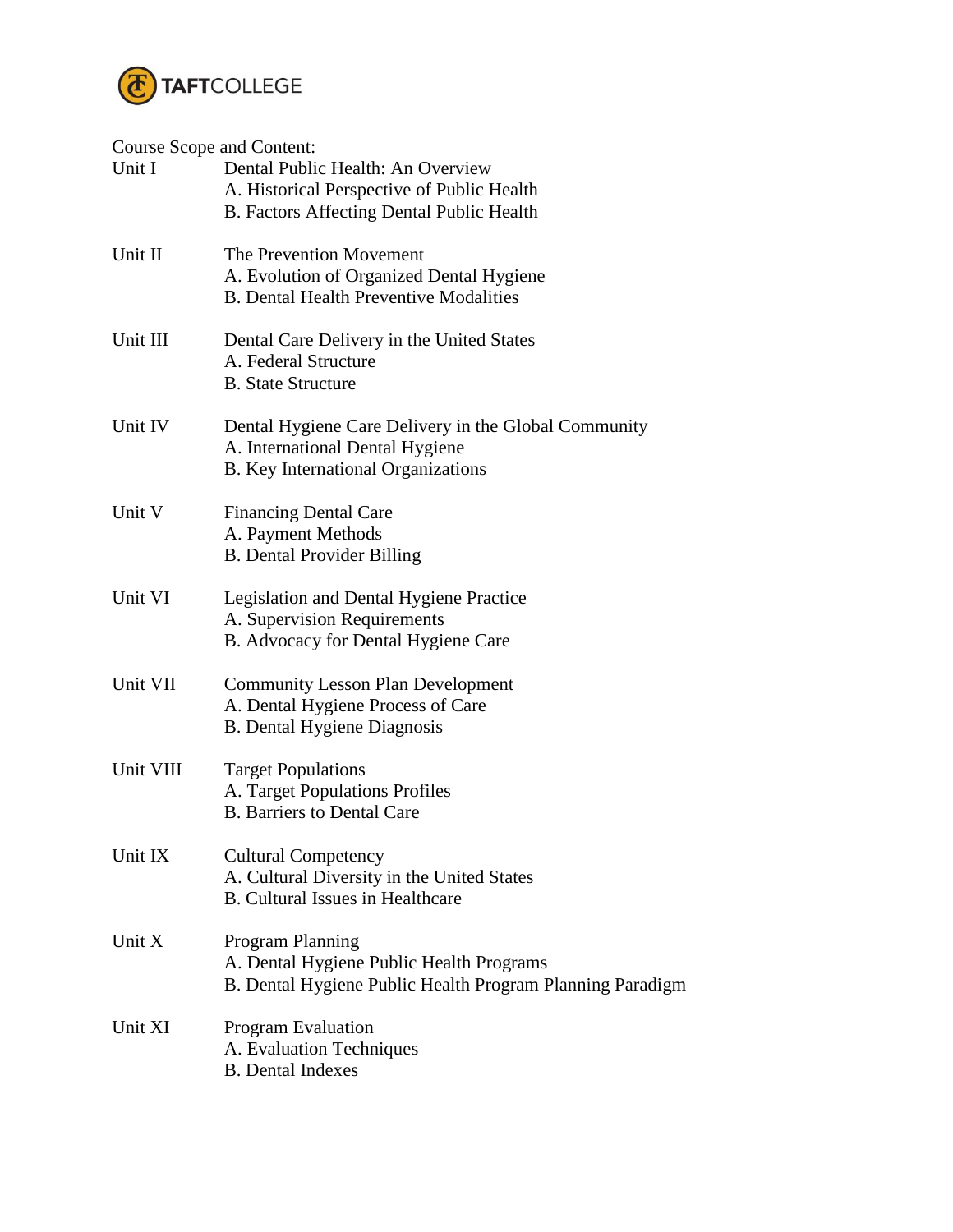

| Unit XII  | Research in Dental Hygiene<br>A. The Components of a Research Study<br><b>B.</b> Research Approaches and Designs                                |
|-----------|-------------------------------------------------------------------------------------------------------------------------------------------------|
| Unit XIII | Epidemiology<br>A. Measurement<br><b>B.</b> Surveillance and Reports<br>C. Prevention Using Dental Care                                         |
| Unit XIV  | <b>Biostatistics</b><br>A. Descriptive Statistics<br><b>B.</b> Inferential Statistics                                                           |
| Unit XV   | <b>Evaluation of Scientific Literature and Dental Products</b><br>A. Sources for Dental Care Products<br><b>B.</b> Evaluation of Advertisements |
| Unit XVI  | <b>Strategies for Creating Dental Hygiene Positions</b><br>A. Legislative Perspective<br><b>B.</b> Proposal Development and Presentation        |
| Unit XVII | Drug Abuse<br>A. Meth Mouth<br>B. Identification                                                                                                |

Learning Activities Required Outside of Class:

The students in this class will spend a minimum of 4 hours per week outside of required class time doing the following:

- 1. Independent reading and study
- 2. Target group work
- 3. Preparation of Power Point presentation to class on their target group
- 4. RDHAP interview
- 5. Preparing Grant and final reflection papers
- 6. Independent research

Methods of Instruction:

- 1. Lecture
- 2. Class discussion
- 3. Class debate
- 4. Audiovisual presentations
- 5. Classroom Activities
	- a. Case Studies
	- b. Analyze Advertisement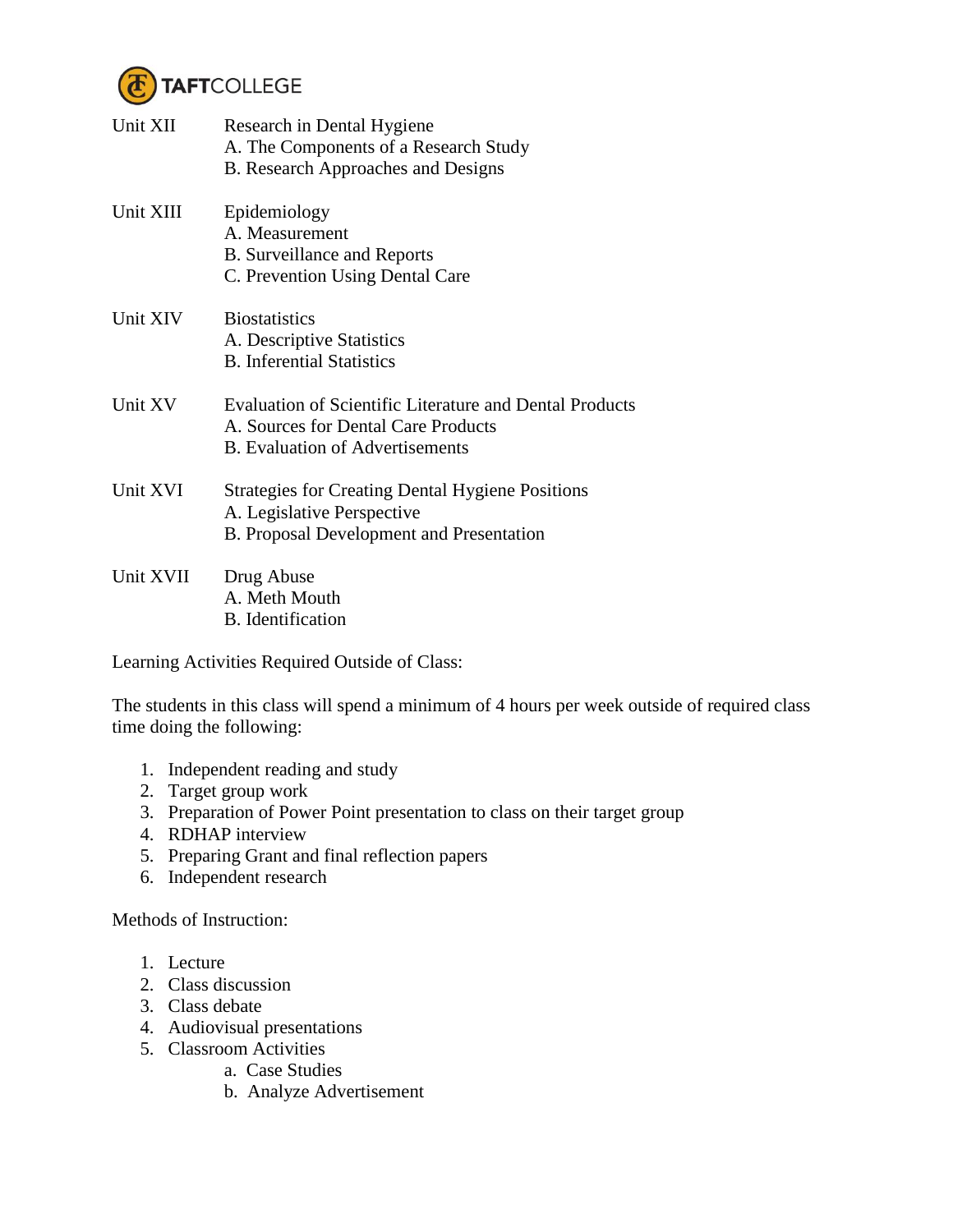

c. Formulation of dental hygiene diagnosis

Methods of Evaluation:

- 1. Substantial writing assignments including:
	- a. RDHAP interview
	- b. target group work
	- c. grant reflection papers
	- d. final reflection paper
- 2. Examinations and quizzes including:
	- a. multiple choice items
	- b. matching items
	- c. true/false items
	- d. take home tests

Supplemental Data:

| <b>TOP Code:</b>             | 124020: Dental Hygienist                                             |
|------------------------------|----------------------------------------------------------------------|
| <b>SAM Priority Code:</b>    | <b>B:</b> Advanced Occupational                                      |
| <b>Distance Education:</b>   | Not Applicable                                                       |
| Funding Agency:              | Y: Not Applicable(funds not used)                                    |
| Program Status:              | 1: Program Applicable                                                |
| Noncredit Category:          | Y: Not Applicable, Credit Course                                     |
| <b>Special Class Status:</b> | N: Course is not a special class                                     |
| <b>Basic Skills Status:</b>  | N: Course is not a basic skills course                               |
| Prior to College Level:      | Y: Not applicable                                                    |
| Cooperative Work Experience: | N: Is not part of a cooperative work experience<br>education program |